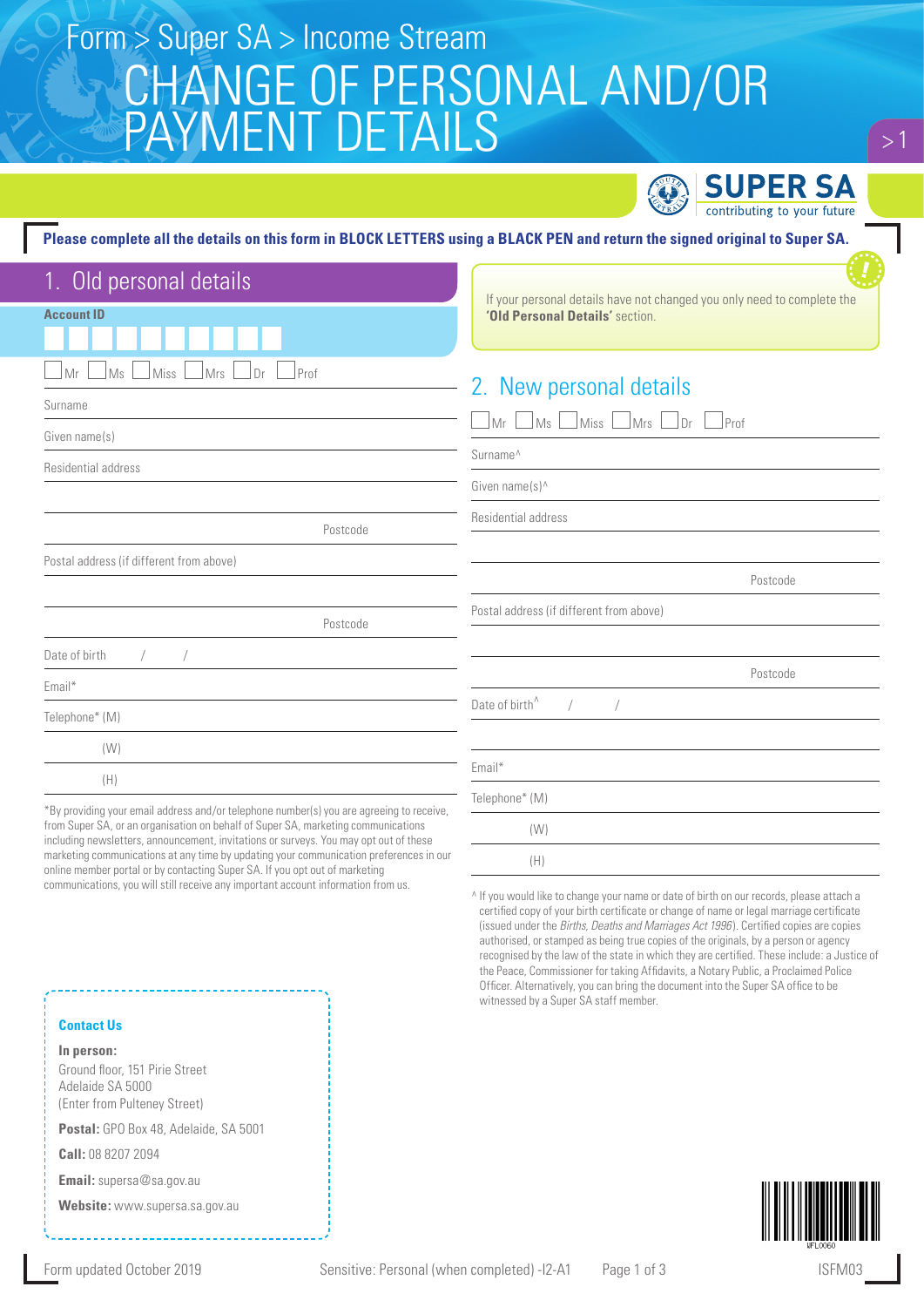# CHANGE OF PERSONAL AND/OR PAYMENT DETAILS Form > Super SA > Income Stream



### **Please complete all the details on this form in BLOCK LETTERS using a BLACK PEN and return the signed original to Super SA.**

### 3. Old banking details

Name of financial institution

Branch

| Account name (account holder name)                  |  |
|-----------------------------------------------------|--|
| BSB number (compulsory)<br>$\overline{\phantom{a}}$ |  |
| Account number                                      |  |

### 4. Change your bank account details: New banking details

Name of financial institution

| <b>Branch</b>                                                                |                                                                                                                                                                                           |
|------------------------------------------------------------------------------|-------------------------------------------------------------------------------------------------------------------------------------------------------------------------------------------|
| Account name (account holder name)                                           |                                                                                                                                                                                           |
| $\overline{\phantom{a}}$<br><b>BSB</b> number (compulsory)<br>Account number | When completing your<br>account details, please use<br>numbers only. Characters and<br>symbols will not be<br>recognised. For more<br>information, contact your<br>financial institution. |

### 5. Change your Income Stream payment details

#### **Income stream amount**

To calculate your annual income stream payment amount, refer to the Super SA Income Stream PDS.

Please select your preferred **annual** income stream amount (tick one):

|                                                                                                                                                                                                                                     | Minimum income amount                                      |                                                                                                                                                                                                                                |             |          |
|-------------------------------------------------------------------------------------------------------------------------------------------------------------------------------------------------------------------------------------|------------------------------------------------------------|--------------------------------------------------------------------------------------------------------------------------------------------------------------------------------------------------------------------------------|-------------|----------|
|                                                                                                                                                                                                                                     | (Not applicable if uover age 65.)                          | Full 10% maximum income amount for this financial year (for transition to retirement only).                                                                                                                                    |             |          |
|                                                                                                                                                                                                                                     | gross (that is before tax is deducted, if any)             | Specific amount between the minimum and maximum \$                                                                                                                                                                             |             |          |
| <b>Payment frequency</b>                                                                                                                                                                                                            |                                                            |                                                                                                                                                                                                                                |             |          |
|                                                                                                                                                                                                                                     | Please select your payment frequency (tick one):           |                                                                                                                                                                                                                                |             |          |
| Fortnightly                                                                                                                                                                                                                         | $\Box$ Monthly                                             | Quarterly                                                                                                                                                                                                                      | Half yearly | Annually |
|                                                                                                                                                                                                                                     |                                                            | If you do not make a selection your income stream payment will be paid monthly.                                                                                                                                                |             |          |
|                                                                                                                                                                                                                                     | the month in which you wish to receive your first payment: | Fortnightly income stream payments will be made on alternate Thursdays. All other payments will be<br>made on the 15th of the month. For monthly, quarterly, half yearly and annual payments, please specify                   |             |          |
| Month <b>Matter and Matter and Street</b> and Street and Street and Street and Street and Street and Street and Street and Street and Street and Street and Street and Street and Street and Street and Street and Street and Stree |                                                            | Year and the contract of the contract of the contract of the contract of the contract of the contract of the contract of the contract of the contract of the contract of the contract of the contract of the contract of the c |             |          |
|                                                                                                                                                                                                                                     |                                                            |                                                                                                                                                                                                                                |             |          |

#### **Important**

If you wish to nominate a bank account for your benefit to be paid to, we require you to provide a bank statement (eg printed statement or online statement from a bank or credit union) for the account. These statements need to be current (ie less than 12 months old) and must show your BSB, account number and your full name on the account.

Payments can only be made to an account held solely in your name or to a joint account held by yourself and another person.

Payments cannot be made to third party accounts, credit cards or overseas accounts.

Super SA does not accept responsibility for rejection of transfer due to incorrect account details being provided by you.